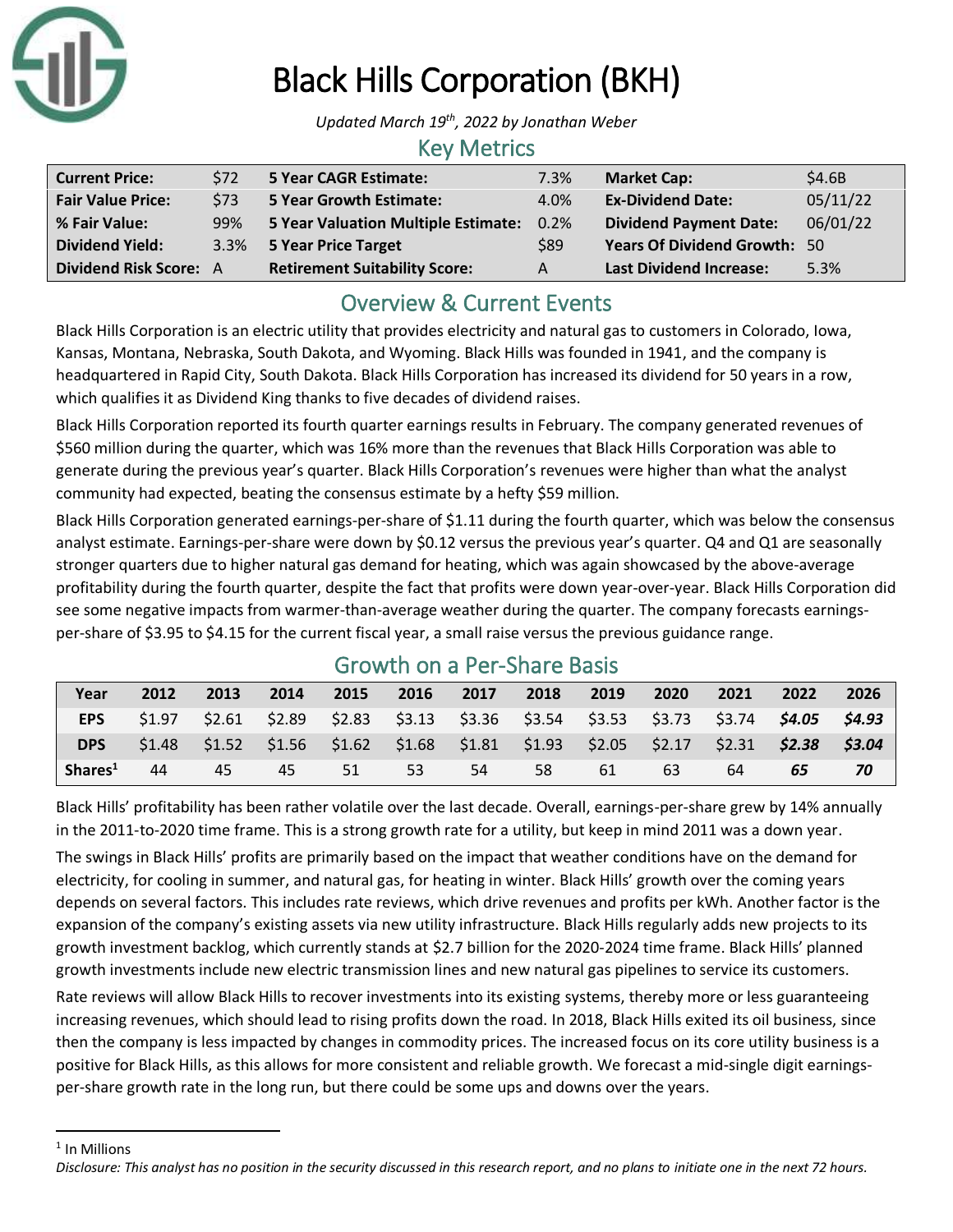

# Black Hills Corporation (BKH)

*Updated March 19th, 2022 by Jonathan Weber*

#### Valuation Analysis

| Year                                                                   | 2012 | 2013 | $\sim$ 2014 | $\sim$ 2015 | 2016 | 2017 2018 | 2019 | 2020 | $\sim$ 2021 | <b>Now</b>                      | 2027 |
|------------------------------------------------------------------------|------|------|-------------|-------------|------|-----------|------|------|-------------|---------------------------------|------|
| <b>Avg. P/E</b> 17.1 18.2 19.0 16.1 22.3 19.7 17.8 22.4 16.1 19.0 17.8 |      |      |             |             |      |           |      |      |             |                                 | 18.0 |
| Avg. Yld. 4.4% 3.2% 2.8% 3.5% 2.9% 2.7% 3.3%                           |      |      |             |             |      |           |      |      |             | 2.6% 3.6% 3.3% <b>3.3% 3.4%</b> |      |

Black Hills Corporation trades for ~18 times this year's expected net profits right now. Black Hills' valuation has moved in a very wide range throughout the past. The company was valued at less than 10 times profits during the midst of the financial crisis, but at as much as 30+ times earnings in 2011. Shares trade marginally below our fair value estimate right now, but we do not forecast a large impact from multiple expansion tailwinds.

### Safety, Quality, Competitive Advantage, & Recession Resiliency

| Year                                                                           | 2012 2013 2014 2015 2016 2017 2018 2019 2020 2021 2022 2027 |  |  |  |  |  |
|--------------------------------------------------------------------------------|-------------------------------------------------------------|--|--|--|--|--|
| Payout 75.1% 58.2% 54.0% 57.2% 53.7% 53.9% 54.5% 58.1% 58.2% 61.8% 58.8% 61.6% |                                                             |  |  |  |  |  |

Overall, Black Hills Corporation's dividend payout ratio declined between 2010 and 2019, due to a modest dividend growth rate. Today, the company pays out roughly 60% of its net profits in the form of dividends. It should be noted that Black Hills Corporation was not able to cover its dividend with net profits during 2008, when profits took a hit. The same thing happened during 2011. The company nevertheless raised its dividend during those years, and its decades-long dividend growth track record gives investors assurance that a dividend cut is unlikely from this utility company.

Demand for electricity and gas is not very cyclical, although it is dependent upon weather conditions to some degree. Thus, Black Hills should remain profitable under most circumstances. The fact that customers tend to stick with their provider means that Black Hills operates a relatively stable business model. The company should also be able to weather future recessions well, which creates appeal for more conservative investors.

# Final Thoughts & Recommendation

Black Hills is a relatively small utility company, but it has a compelling dividend growth track record, having raised its dividend annually for five decades in a row. We believe that it is highly likely that the company will continue to grow its earnings and its dividend over the coming years. The company's shares trade around our fair value estimate right now, and we forecast solid returns going forward. We thus rate the stock a hold at current prices.



# Total Return Breakdown by Year

[Click here to rate and review this research report. Your feedback is important to us.](https://suredividend.typeform.com/to/ScKeFu)

*Disclosure: This analyst has no position in the security discussed in this research report, and no plans to initiate one in the next 72 hours.*